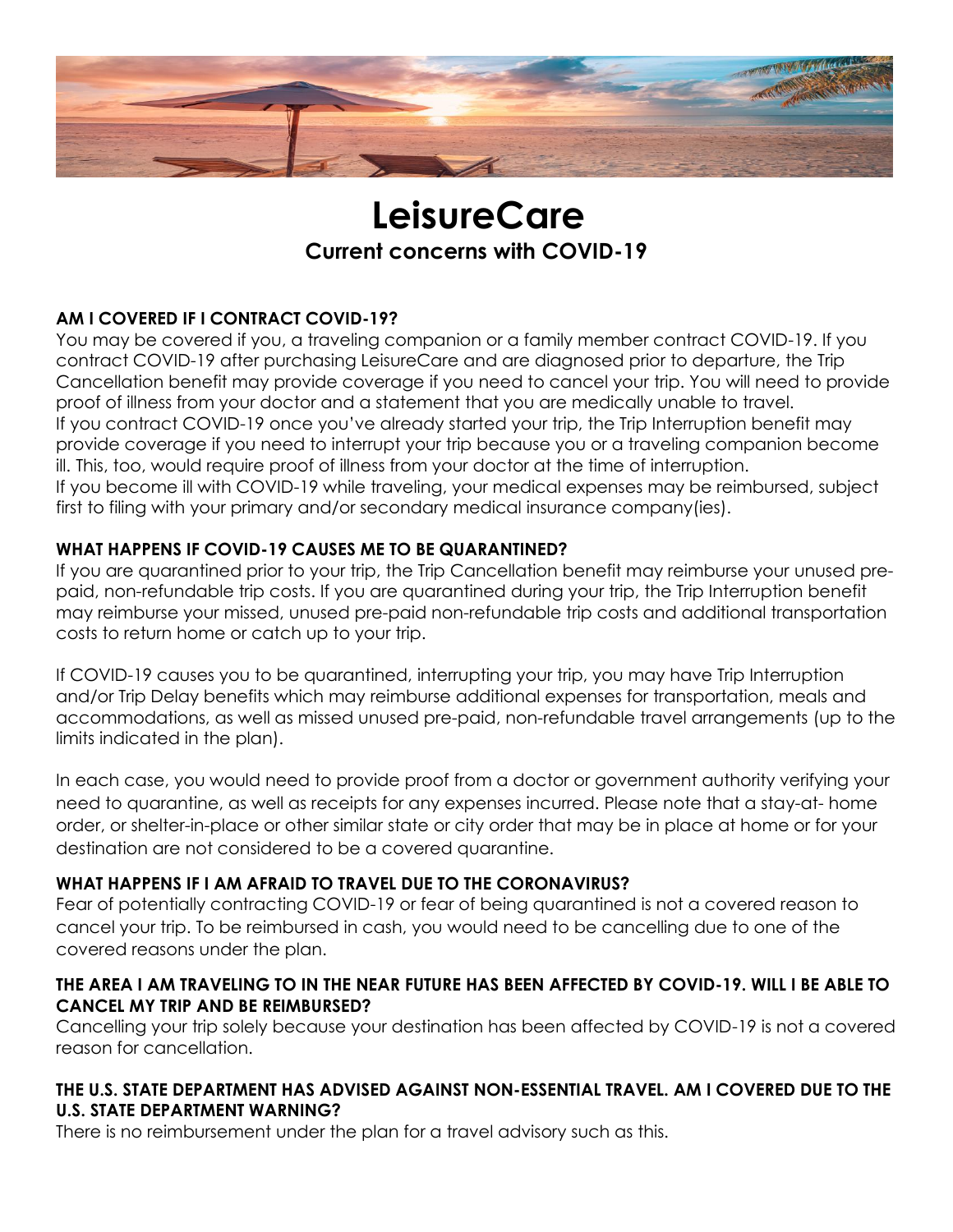### **DOES LEISURECARE COVER TRIP CANCELLATION OR INTERRUPTION BECAUSE MY INTENDED DESTINATION IS SUBJECT OF A CDC TRAVEL WARNING?**

Trip cancellation or interruption benefits are not applicable in circumstances when the intended destination is the subject of a CDC Travel Warning. A full list of unforeseen covered reasons for trip cancellation and trip interruption, along with general exclusions, is found in your state-specific plan documentation.

# **CAN I CANCEL MY LEISURECARE PURCHASE AND GET THE PLAN COST REFUNDED?**

You are eligible for a refund of your plan cost, if all below conditions are met:

- You purchased your plan within 10 days; and
- You have not started your trip; and
- You have not filed a claim.

# **WHAT HAPPENS IF THE AIRLINE CANCELS MY FLIGHT DUE TO COVID-19?**

If your trip has begun or if on your departure date your flight is delayed by the airline, or other Common Carrier, for 12 or more hours, the LeisureCare plan may reimburse travel delay expenses for items such as additional meals, accommodations and airfare. While we understand COVID-19 has caused a disruption in flights, there is no coverage under the plan if the airline carrier has made the decision to cancel the flight in advance of your departure date. However, the airlines may be able to provide a refund for your flight or future travel credits should you decide to rebook at a later date.

# **WHAT HAPPENS IF I AM DIAGNOSED WITH COVID-19 WHILE ON MY TRIP AND REQUIRE AN EMERGENCY EVACUATION?**

You may be covered if you are diagnosed with COVID-19 while on your trip and require emergency medical transportation. LeisureCare provides a maximum benefit limit of \$150,000 for emergency evacuation (may be higher based on plan type). These arrangements must be coordinated and approved by the Assistance Service Provider – CareFree Travel Assistance™.

### **AM I COVERED IF I HAVE RECENTLY BEEN IN CONTACT WITH SOMEONE WHO TESTED POSITIVE FOR COVID-19?**

Contact with someone who is positive is not a covered reason for trip cancellation or trip interruption UNLESS, a Physician or government authority has ordered that you must be under quarantine as a result of this direct contact/exposure. However, you would be covered if you were to become sick and diagnosed with COVID-19 by a Physician.

# **CAN I CANCEL MY TRIP IF MY STATE OR MY EMPLOYER MANDATES A SELF-QUARANTINE PERIOD UPON RETURN FROM TRAVEL AND I CANNOT AFFORD TO MISS WORK?**

Self-quarantine upon return from a trip is not a covered reason for trip cancellation under the plan. If you are ordered to quarantine by a licensed Physician or government entity prior to departing on your trip, which keeps you from taking your trip, you may be eligible for trip cancellation coverage.

### **IF I AM DIAGNOSED WITH COVID-19 PRIOR TO MY SCHEDULED TRIP, HOW LONG DO I HAVE TO CANCEL AND BE COVERED FOR ANY PENALTIES I MAY INCUR?**

Regardless of your reason for cancellation, all cancellation claims must be reported to Aon and your travel supplier(s) within 30 days of becoming aware that you are ill (or otherwise unable to travel) or as soon as reasonably possible, and prior to scheduled trip. Your illness or reason for cancellation must occur after your LeisureCare plan purchase (Effective) date.

To view your state-specific plan information including the terms, conditions and exclusions, please refer to [Travel Protection Benefits](https://coverage.archinsurancesolutions.com/description-of-coverage/bca882ba-cb0b-ea11-8124-1418776a18cb)

*This program was designed and is administered by Aon Affinity. Aon Affinity is the brand name for the brokerage and program administration operations of Affinity Insurance Services, Inc. (TX 13695); (AR*